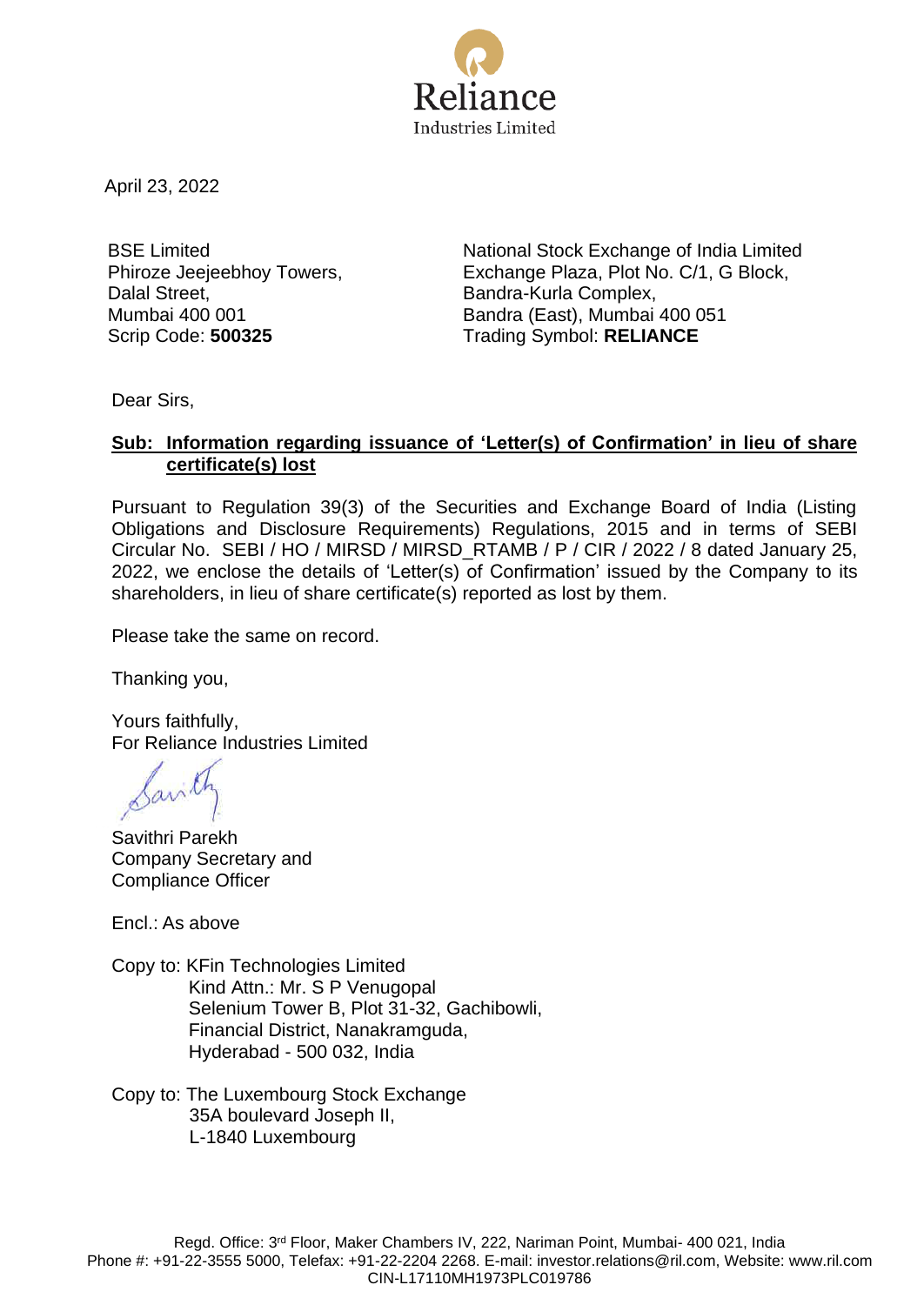## **Annexure to our letter dated April 23, 2022 for loss of share certificate(s) RELIANCE INDUSTRIES LIMITED Details of Letter(s) of Confirmation issued on April 23, 2022 in lieu of share certificate(s) lost**

| SR.       | FOLIO NO. | <b>NAME</b>                   | <b>NO. OF</b>           | <b>OLD</b>         | <b>LETTER OF</b>    |            | <b>DISTINCTIVE NUMBERS</b> |
|-----------|-----------|-------------------------------|-------------------------|--------------------|---------------------|------------|----------------------------|
| <b>NO</b> |           |                               | <b>SHARES</b>           | <b>CERTIFICATE</b> | <b>CONFIRMATION</b> | FROM       | TO                         |
|           |           |                               |                         | <b>NUMBER</b>      | <b>NUMBER</b>       |            |                            |
| 1         | 133657391 | RAVI LAKHI BHATIA             | 9                       | 58106641           | 2112                | 1611766449 | 1611766457                 |
| 2         | 014101896 | RUMA H BHATIA                 | 4                       | 12337797           | 2113                | 255638155  | 255638158                  |
| 3         | 051876202 | SANJIV RATILAL SHAH           | 10                      | 53360334           | 2114                | 1248949155 | 1248949164                 |
|           |           |                               | 30                      | 53360335           |                     | 1248949165 | 1248949194                 |
| 4         | 056170715 | CHETAN AMBALAL MEHTA          | 50                      | 66626244           | 2115                | 6870648669 | 6870648718                 |
| 5         | 029969078 | PRAKASH MURLIDHAR KAKAD       | 20                      | 3816876            | 2116                | 59546819   | 59546838                   |
|           |           |                               | 20                      | 3816877            |                     | 59546839   | 59546858                   |
| 6         | 004419324 | PRAKASH TOKARBHAI JOGANI      | 5                       | 61992187           | 2117                | 2182185349 | 2182185353                 |
|           |           |                               | 10                      | 66618091           |                     | 6869813329 | 6869813338                 |
| 7         | 053201130 | SATYANARAYANA KEDARISETTY     | 19                      | 11475598           | 2118                | 206953348  | 206953366                  |
| 8         | 047761859 | KEDARISETTY SATYANARAYANA     | $\overline{2}$          | 12732870           | 2119                | 257306320  | 257306321                  |
| 9         | 109530002 | JAVED IQBAL                   | 45                      | 57539237           | 2120                | 1595169530 | 1595169574                 |
| 10        | 105193753 | RAJESH SHAMBHU SHANKAR PATHAK | 18                      | 62634925           | 2121                | 2220231895 | 2220231912                 |
| 11        | 102539985 | <b>HEMA KAPURIA</b>           | 36                      | 66523050           | 2122                | 6862656752 | 6862656787                 |
| 12        | 068383765 | NARESH KAPUR                  | 25                      | 16022048           | 2123                | 400278820  | 400278844                  |
| 13        | 068939267 | RAJ KUMARI BARMECHA           | 50                      | 62591117           | 2124                | 2217542501 | 2217542550                 |
| 14        | 088427262 | ZIA JAYDEV MODY               | 4                       | 62016250           | 2125                | 2182461766 | 2182461769                 |
|           |           |                               | 8                       | 66655076           |                     | 6874509245 | 6874509252                 |
| 15        | 051690010 | SEJAL MANGALDAS SHAH          | 40                      | 62381021           | 2126                | 2199123193 | 2199123232                 |
| 16        | 113714649 | AMITKUMAR KHEMANI             | 18                      | 57719071           | 2127                | 1600446848 | 1600446865                 |
| 17        | 069917135 | S MURALEEDHARAN               | 50                      | 62641717           | 2128                | 2220529956 | 2220530005                 |
| 18        | 051772954 | UMESH GOPAL BHAVSAR           | 45                      | 58429621           | 2129                | 1623721736 | 1623721780                 |
| 19        | 083203285 | NATVARLAL N THAKRAR           | 36                      | 66534052           | 2130                | 6863479530 | 6863479565                 |
| 20        | 128035454 | RAMA KUMARAPPAN               | 18                      | 66830243           | 2131                | 6890328249 | 6890328266                 |
| 21        | 088284461 | TEJASHREE L BHOGTE            | 8                       | 62012528           | 2132                | 2182420047 | 2182420054                 |
|           |           |                               | 8                       | 66648966           |                     | 6873629933 | 6873629940                 |
| 22        | 014146318 | MITABEN CHHANABHAI MISTRY     | 4                       | 57112773           | 2133                | 140017574  | 140017577                  |
|           |           |                               | 4                       | 57112774           |                     | 88565405   | 88565408                   |
| 23        | 104555813 | MEHERNOSH AVASIA              | 9                       | 58610588           | 2134                | 1627331332 | 1627331340                 |
|           |           |                               | 9                       | 62835140           |                     | 2232753555 | 2232753563                 |
| 24        | 004166604 | MANMOHAN SHARMA               | 5                       | 679704             | 2135                | 17656366   | 17656370                   |
|           |           |                               | 11                      | 1069703            |                     | 25969592   | 25969602                   |
|           |           |                               | 5                       | 13698923           |                     | 293277131  | 293277135                  |
|           |           |                               | 1                       | 13698924           |                     | 293277136  | 293277136                  |
|           |           |                               | 1                       | 13698925           |                     | 293277137  | 293277137                  |
|           |           |                               | $\mathbf{1}$            | 13698926           |                     | 293277138  | 293277138                  |
| 25        | 066010686 | MEENAKSHI PADMANABHAN         | 25                      | 16632456           | 2136                | 466117545  | 466117569                  |
|           |           |                               | 25                      | 50963315           |                     | 1166329728 | 1166329752                 |
| 26        | 046894952 | OM PRAKASH KAPOOR             | 50                      | 59710213           | 2137                | 2186911649 | 2186911698                 |
|           |           |                               | 50                      | 66424994           |                     | 6855012735 | 6855012784                 |
| 27        | 081949531 | G K SARAVANAN                 | 63                      | 58520187           | 2138                | 1628607271 | 1628607333                 |
|           |           |                               | 63                      | 62561101           |                     | 2215191053 | 2215191115                 |
| 28        | 030564561 | DILIP RAVANI                  | 20                      | 3901118            | 2139                | 61231659   | 61231678                   |
|           |           |                               | $\overline{\mathbf{5}}$ | 7174447            |                     | 144544438  | 144544442                  |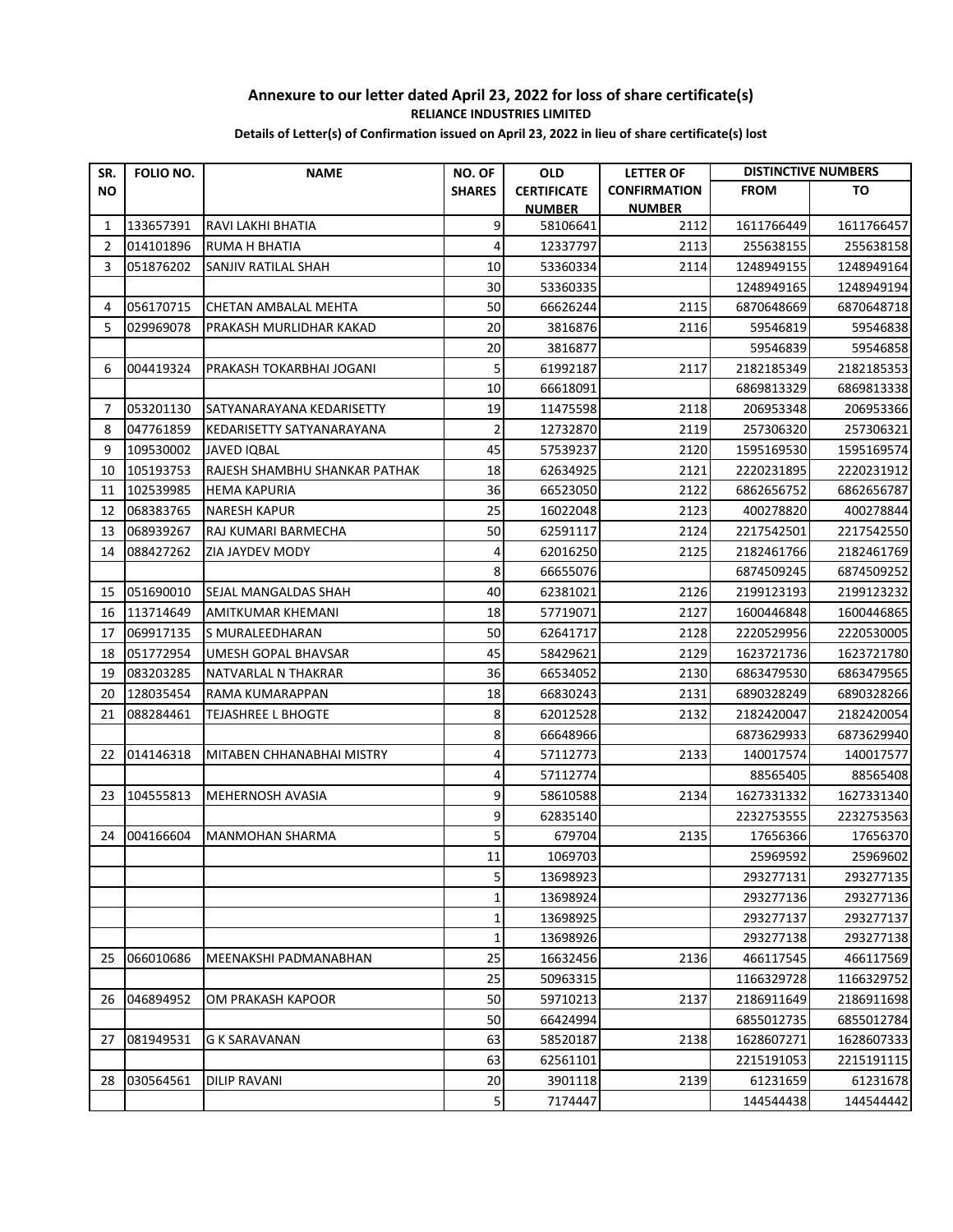## **Annexure to our letter dated April 23, 2022 for loss of share certificate(s) RELIANCE INDUSTRIES LIMITED Details of Letter(s) of Confirmation issued on April 23, 2022 in lieu of share certificate(s) lost**

| SR.       | <b>FOLIO NO.</b> | <b>NAME</b>                   | NO. OF        | <b>OLD</b>         | <b>LETTER OF</b>    |             | <b>DISTINCTIVE NUMBERS</b> |
|-----------|------------------|-------------------------------|---------------|--------------------|---------------------|-------------|----------------------------|
| <b>NO</b> |                  |                               | <b>SHARES</b> | <b>CERTIFICATE</b> | <b>CONFIRMATION</b> | <b>FROM</b> | TO                         |
|           |                  |                               |               | <b>NUMBER</b>      | <b>NUMBER</b>       |             |                            |
|           |                  |                               | 6             | 12676854           |                     | 257024857   | 257024862                  |
|           |                  |                               | $\mathbf{1}$  | 13962697           |                     | 330176549   | 330176549                  |
|           |                  |                               | 1             | 13962698           |                     | 330176550   | 330176550                  |
|           |                  |                               | 17            | 51245245           |                     | 1173967458  | 1173967474                 |
|           |                  |                               | 16            | 51245246           |                     | 1173967475  | 1173967490                 |
|           |                  |                               | 66            | 62438829           |                     | 2205694444  | 2205694509                 |
| 29        | 024633403        | PAWAN KUMAR JAIN              | 12            | 57230884           | 2140                | 83282193    | 83282204                   |
|           |                  |                               | 1             | 57230885           |                     | 147651605   | 147651605                  |
|           |                  |                               | 13            | 61828884           |                     | 2180296046  | 2180296058                 |
|           |                  |                               | 26            | 66424102           |                     | 6854913274  | 6854913299                 |
| 30        | 065769921        | SUNITA MASUREKAR              | 25            | 14473077           | 2141                | 387891550   | 387891574                  |
|           |                  |                               | 25            | 50199425           |                     | 1157125648  | 1157125672                 |
|           |                  |                               | 50            | 62414908           |                     | 2203357305  | 2203357354                 |
|           |                  |                               | 100           | 66664193           |                     | 6875724649  | 6875724748                 |
| 31        | 046458575        | SUSHILA SHANTHARAMA PADUBIDRI | 80            | 62462744           | 2142                | 2207776828  | 2207776907                 |
| 32        | 034272280        | <b>MARIE P ALMEIDA</b>        | 5             | 7524661            | 2143                | 147346299   | 147346303                  |
|           |                  |                               | 25            | 16243254           |                     | 405008455   | 405008479                  |
|           |                  |                               | 5             | 16243255           |                     | 405008480   | 405008484                  |
|           |                  |                               | 15            | 51257769           |                     | 1174184908  | 1174184922                 |
|           |                  |                               | 20            | 51257770           |                     | 1174184923  | 1174184942                 |
|           |                  |                               | 70            | 66705095           |                     | 6879864402  | 6879864471                 |
| 33        | 119505162        | SUDHA TRIPATHI                | 18            | 57963238           | 2144                | 1607716847  | 1607716864                 |
|           |                  |                               | 18            | 61898219           |                     | 2181177942  | 2181177959                 |
|           |                  |                               | 36            | 66507211           |                     | 6861590091  | 6861590126                 |
| 34        | 037846694        | <b>KRISHNA BHATIA</b>         | 50            | 7889448            | 2145                | 153530404   | 153530453                  |
|           |                  |                               | 10            | 10040107           |                     | 181175542   | 181175551                  |
| 35        | 035547398        | SAVITABEN NARANDAS SHAH       | 50            | 53672951           | 2146                | 1257265348  | 1257265397                 |
|           |                  |                               | 23            | 53672952           |                     | 1257265398  | 1257265420                 |
|           |                  |                               | 73            | 66712555           |                     | 6880518094  | 6880518166                 |
| 36        | 127745083        | V ADI LAKSHMAMMA              | 18            | 57218119           | 2147                | 1613019924  | 1613019941                 |
|           |                  |                               | 18            | 62106804           |                     | 2183577251  | 2183577268                 |
|           |                  |                               | 36            | 66781431           |                     | 6886152802  | 6886152837                 |
| 37        | 029725560        | SAVITABEN MANGALDAS SHAH      | 36            | 62380362           | 2148                | 2199046398  | 2199046433                 |
|           |                  |                               | 72            | 66629136           |                     | 6871027747  | 6871027818                 |
| 38        | 054120109        | RAMESH KUMAR GOYAL            | 20            | 10735244           | 2149                | 192194219   | 192194238                  |
|           |                  |                               | 40            | 62258520           |                     | 2189348030  | 2189348069                 |
| 39        | 073422604        | <b>ISH KAPUR</b>              | 25            | 16156456           | 2150                | 403534695   | 403534719                  |
|           |                  |                               | 5             | 16156457           |                     | 403534720   | 403534724                  |
|           |                  |                               | 25            | 16715167           |                     | 467783040   | 467783064                  |
|           |                  |                               | 5             | 16715168           |                     | 467783065   | 467783069                  |
| 40        | 103259706        | SHASHI MISHRA                 | 63            | 57540258           | 2151                | 1595205479  | 1595205541                 |
|           |                  |                               | 63            | 62241871           |                     | 2188117716  | 2188117778                 |
| 41        | 088239628        | RANCHODBHAI PUNJABHAI PATEL   | 80            | 66608431           | 2152                | 6869043590  | 6869043669                 |
| 42        | 113741638        | KETABEN ANILBHAI PATEL        | 45            | 58078135           | 2153                | 1610927425  | 1610927469                 |
|           |                  |                               |               |                    |                     |             |                            |